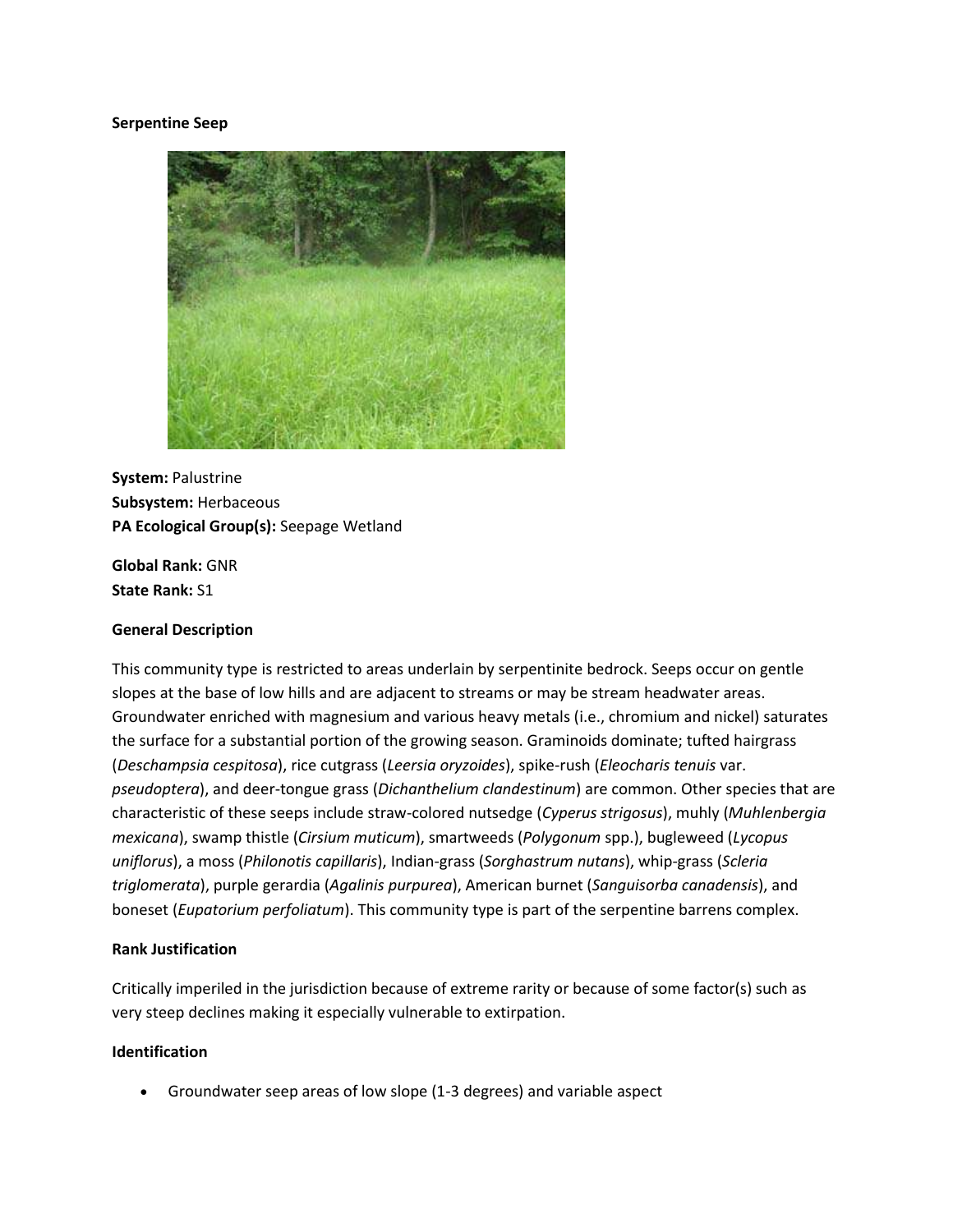- Soils are typically very wet thin sapric peats (muck) (saturated) and clay loams derived from serpentine bedrock
- Soil depth is generally greater than 30 cm and can exceed 60 cm
- Only occurs on serpentinite bedrock
- Dominated by grasses and rushes such as tufted hairgrass (*Deschampsia cespitosa*), rice cutgrass (*Leersia oryzoides*), spike-rush (*Eleocharis tenuis* var. *pseudoptera*), and deer-tongue grass (*Dichanthelium clandestinum*)

## **Characteristic Species**

Herbs

- Tufted hairgrass (*[Deschampsia cespitosa](http://www.natureserve.org/explorer/servlet/NatureServe?searchName=Deschampsia+cespitosa)*)
- Rice cutgrass (*[Leersia oryzoides](http://www.natureserve.org/explorer/servlet/NatureServe?searchName=Leersia+oryzoides)*)
- [Slender spike-rush \(](http://www.natureserve.org/explorer/servlet/NatureServe?searchName=Eleocharis+tenuis+var.+pseudoptera)*Eleocharis tenuis* var. *pseudoptera*)
- Deer-tongue grass (*[Dichanthelium clandestinum](http://www.natureserve.org/explorer/servlet/NatureServe?searchName=Dichanthelium+clandestinum)*)
- False nutsedge (*[Cyperus strigosus](http://www.natureserve.org/explorer/servlet/NatureServe?searchName=Cyperus+strigosus)*)
- Muhly (*[Muhlenbergia mexicana](http://www.natureserve.org/explorer/servlet/NatureServe?searchName=Muhlenbergia+mexicana)*)
- Swamp thistle (*[Cirsium muticum](http://www.natureserve.org/explorer/servlet/NatureServe?searchName=Cirsium+muticum)*)
- [Smartweeds \(](http://www.natureserve.org/explorer/servlet/NatureServe?searchSciOrCommonName=Polygonum)*Persicaria* spp.)
- Bugleweed (*[Lycopus uniflorus](http://www.natureserve.org/explorer/servlet/NatureServe?searchName=Lycopus+uniflorus)*)
- Indian-grass (*[Sorghastrum nutans](http://www.natureserve.org/explorer/servlet/NatureServe?searchName=Sorghastrum+nutans)*)
- Whip-grass (*[Scleria triglomerata](http://www.natureserve.org/explorer/servlet/NatureServe?searchName=Scleria+triglomerata)*)
- False-foxglove (*[Agalinis purpurea](http://www.natureserve.org/explorer/servlet/NatureServe?searchName=Agalinis+purpurea)*)
- American burnet (*[Sanguisorba canadensis](http://www.natureserve.org/explorer/servlet/NatureServe?searchName=Sanguisorba+canadensis)*)
- Boneset (*[Eupatorium perfoliatum](http://www.natureserve.org/explorer/servlet/NatureServe?searchName=Eupatorium+perfoliatum)*)

Bryophytes

*[a moss \(Philonotis capillaris\)](http://www.natureserve.org/explorer/servlet/NatureServe?searchName=Philonotis+capillaris)*

# **International Vegetation Classification Associations:**

[Serpentine Emergent Wetland](http://www.natureserve.org/explorer/servlet/NatureServe?searchCommunityUid=ELEMENT_GLOBAL.2.787677) (CEGL006316)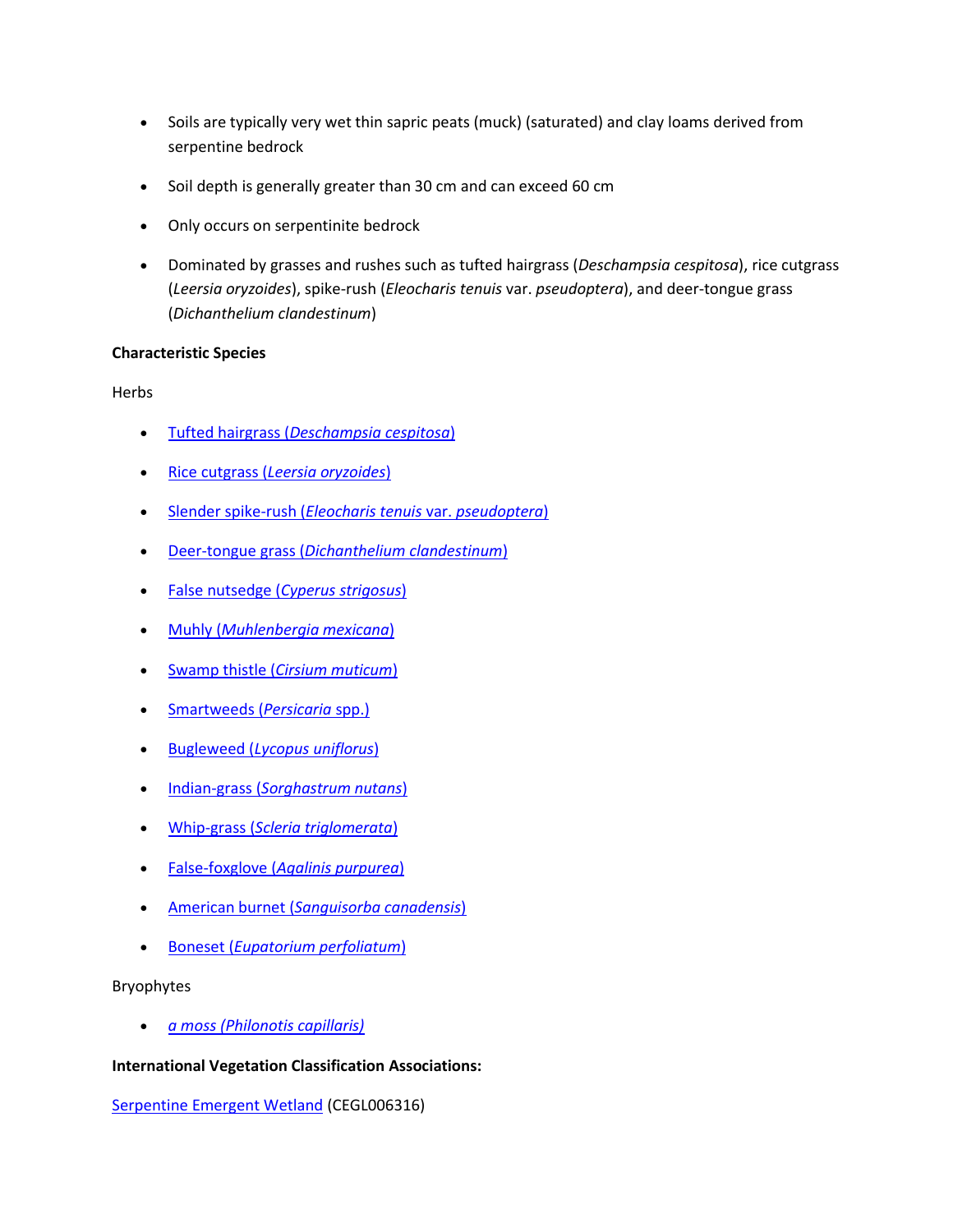### **NatureServe Ecological Systems:**

### [Eastern Serpentine Woodland \(](http://www.natureserve.org/explorer/servlet/NatureServe?searchSystemUid=ELEMENT_GLOBAL.2.723163)CES202.347)

#### **Origin of Concept**

Fike, J. 1999. Terrestrial and palustrine plant communities of Pennsylvania. Pennsylvania Natural Diversity Inventory. Harrisburg, PA. 86 pp.

### **Pennsylvania Community Code**

HE : Serpintine Seepage Wetland

### **Similar Ecological Communities**

This community is distinguished from other types of seeps primarily by its landscape context. This type occurs exclusively in areas underlain by serpentinite bedrock and influenced by groundwater rich in calcium, magnesium, chromium, nickel, and iron.

### **Fike Crosswalk**

Serpentine Seepage Wetland

### **Conservation Value**

This community is rare in the state and serves as important habitat for reptile and amphibian species such as wood frogs (*Rana sylvatica*), spotted salamander (*Ambystoma maculatum*), marbled salamander (*Ambystoma opacum*), and Jefferson salamander (*Ambystoma jeffersonianum*).

#### **Threats**

Alteration to the hydrological regime and development are the major threats to this community and can lead to habitat destruction and/or shifts in community function and dynamics. Clearing and development of adjacent land can lead to an accumulation of agricultural run-off and pollution, and sedimentation. This community is limited to areas where serpentine bedrock is near the surface, resulting in a limited range of potential habitats.

#### **Management**

Extraction, drilling, mining, or other activities that impact the bedrock or flow of groundwater should not be undertaken within half a mile of a seepage wetland without a thorough understanding of bedrock layers and groundwater flows. A natural buffer around the wetland should be maintained in order to minimize nutrient runoff, pollution, and sedimentation. The potential for soil erosion based on soil texture, condition of the adjacent vegetation (mature forests vs. clearcuts), and the topography of the surrounding area (i.e., degree of slope) should be considered when establishing buffers. The buffer size should be increased if soils are erodible, adjacent vegetation has been logged, and the topography is steep as such factors could contribute to increased sedimentation and nutrient pollution. Direct impacts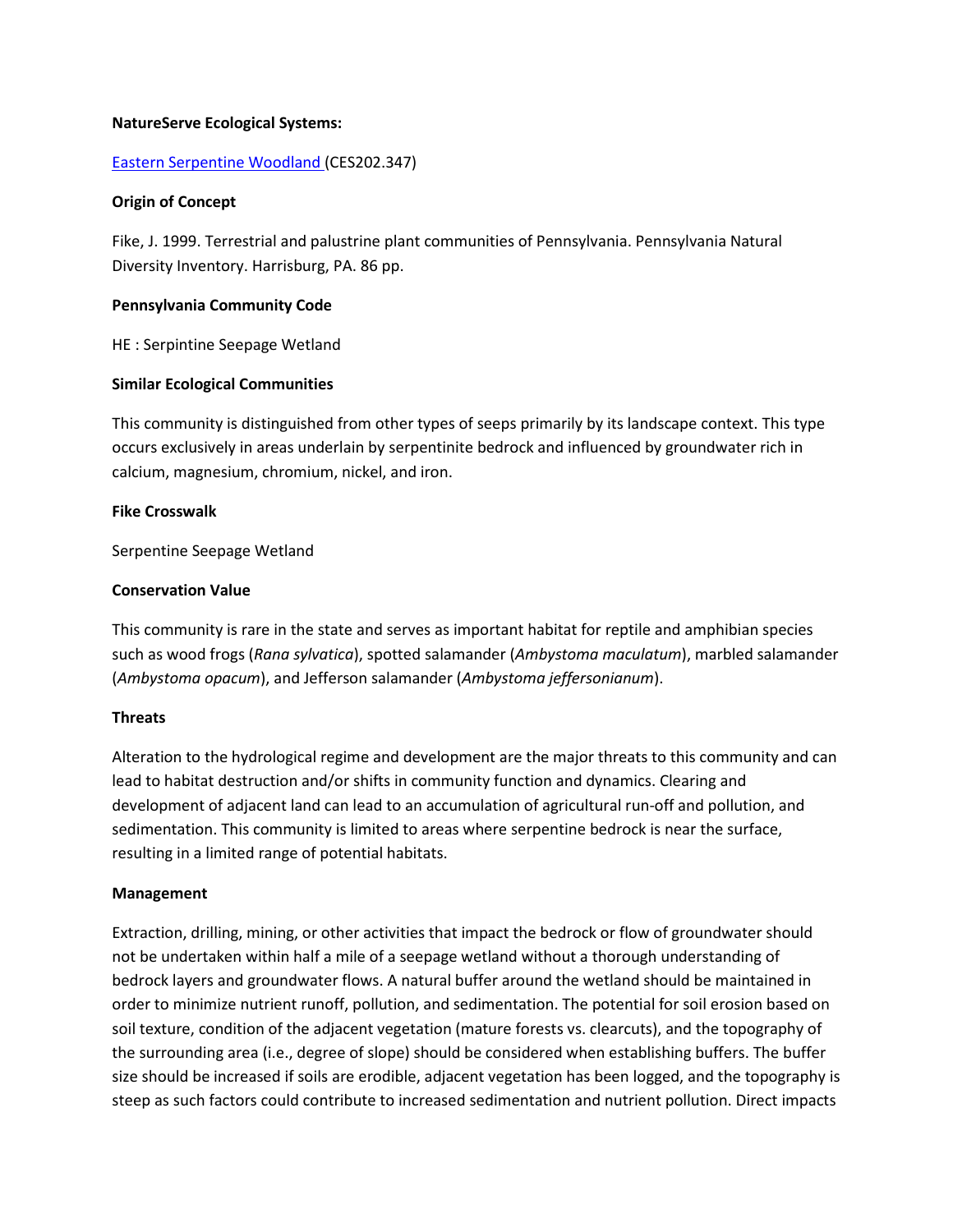and habitat alteration should be avoided (e.g., roads, trails, filling of wetlands) and low impact alternatives (e.g., elevated footpaths, boardwalks, bridges) should be utilized in situations where accessing the wetland can not be avoided. Care should also be taken to control and prevent the spread of invasive species within the wetland.

## **Research Needs**

There is a need to collect plot data to characterize variations and guide further classification of this community.

## **Trends**

The general trend has been decline as many of the smaller serpentine barrens have been lost to development and agriculture. Most extant occurrences are likely on protected public or private lands and are relatively secure.

## **Range Map**



## **Pennsylvania Range**

Southeastern Pennsylvania.

## **Global Distribution**

Pennsylvania, possibly in Maryland.

**References**